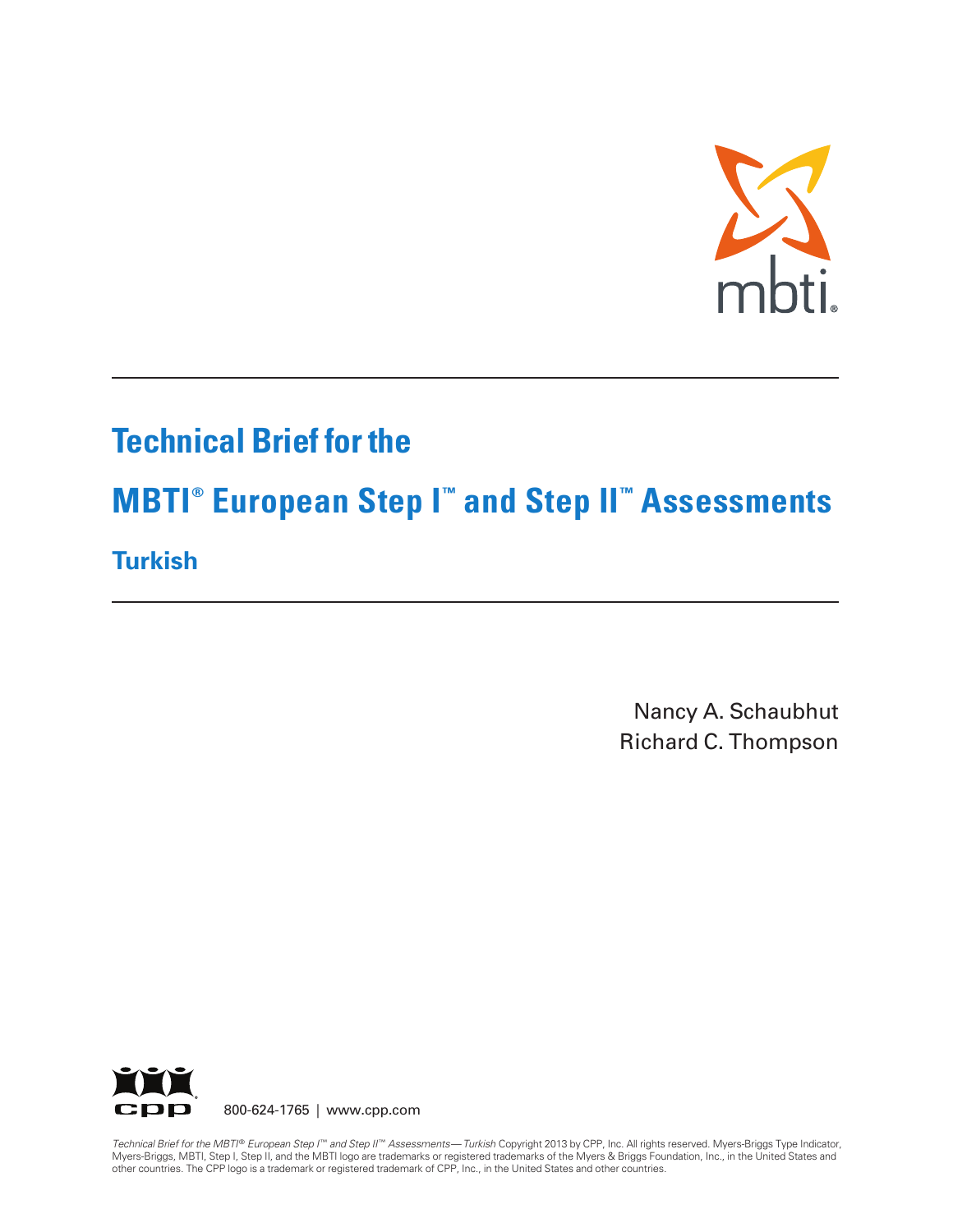#### **INTRODUCTION**

The *Myers-Briggs Type Indicator®* (MBTI®) instrument is one of the most commonly used personality assessments in the world. Because administration of the instrument outside the United States is growing rapidly, new translations are continually being developed for use in specific regions. This technical brief summarizes the initial measurement properties of a translation of the MBTI European Step I ™ and Step II ™ assessments developed for Turkey. To that end, it examines the reliability of the Turkish translation of the MBTI Step I and Step II assessments, reports on type distribution in a sample of participants who completed the instrument in Turkish, and provides comparisons with the U.K. National Representative Sample (NRS) to examine similarities and differences between the groups.

#### **THE MBTI® ASSESSMENT**

The MBTI assessment uses a typology composed of four pairs of opposite preferences, called *dichotomies:*

- Extraversion (E) or Introversion (I)—where you focus your attention and get energy
- Sensing (S) or Intuition (N)—how you take in information
- Thinking (T) or Feeling (F)—how you make decisions
- Judging (J) or Perceiving (P)—how you deal with the outer world

The MBTI assessment combines an individual's four preferences—one preference from each dichotomy, denoted by its letter—to yield one of the 16 possible personality types (e.g., ESTJ, INFP, etc.). Each type is equally valuable, and an individual inherently belongs to one of the 16 types. This model differentiates the MBTI assessment from most other personality instruments, which typically assess personality traits. Trait-based instruments measure how much of a certain characteristic people possess. Unlike the MBTI assessment, those instruments usually consider one "end" of a trait to be more positive and the other to be more negative.

#### **TURKISH SAMPLE**

Following the translation of the MBTI assessment into Turkish, a sample of participants was obtained for this study. It is important to note that this Turkish sample is not a representative sample; rather, it is a sample of convenience. Therefore, no inferences may be drawn about the preferences or type distribution of the population that understands and uses Turkish. The data reported in this technical brief should be used for psychometric information purposes only.

#### **Sample Description**

This sample is composed of 272 individuals who each completed the MBTI ®—Global Research version of the assessment in Turkish. This version of the assessment includes 230 MBTI items and contains the current commercial versions of the MBTI assessment (the Form M, Form Q, and European Step I and Step II assessments). The sample includes 47% women and 53% men. Respondents' ages ranged from 20 to 54 years (mean = 32.6, *SD* = 6.3); 76% were employed full-time, 1% parttime, and 23% did not provide employment status. Thirty-seven percent reported their occupation level as employee, 15% middle management, 12% upper middle management, 4% senior executive, 4% first-level management/supervisor, 3% other, and <1% top level; 25% did not report occupation level.

As shown in Table 1, the most frequently occurring reported type for this sample is ESTJ (32.7%), followed by ENTJ (31.6%). The least common reported types are INFP (0.0%) and ISFP (0.4%). Self-selection ratios(SSRs) were computed by comparing the percentage of each type in the Turkish sample to that in the U.K. National Representative Sample (Kendall, 1998). In this sample, ENTJs are almost 11 times more prevalent than in the U.K. population. On the other hand, INFPs, ISFJs, ISFPs, and ESFPs are less common in the Turkish sample than in the U.K. sample. Again, since this Turkish sample is not representative of the general population, no inferences should be made about the population's distribution of type.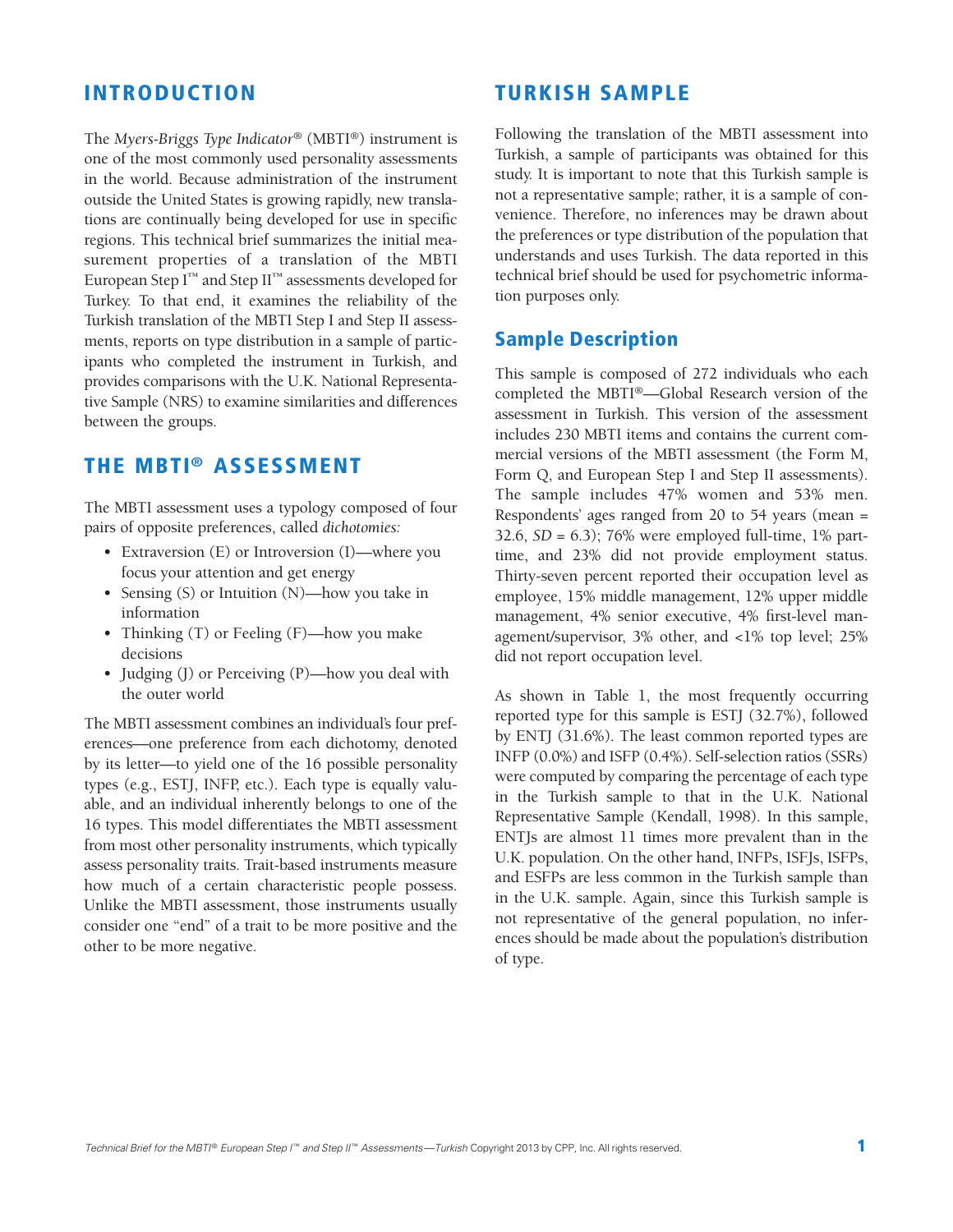

*Note: N* = 272.

For a portion of the sample, best-fit type was also available. As shown in Table 2, the most frequently occurring best-fit type for this sample is ESTJ (17.8%), followed by ESFJ (13.9%). The least common types are INFJ (0.0%) and ESTP (1.0%).

Table 3 shows the number and percentage of respondents for each possible number of preference matches (0–4) between the four letters of their reported type and those of their best-fit type. Most respondents had three matches (34.7%) or four matches (32.7%).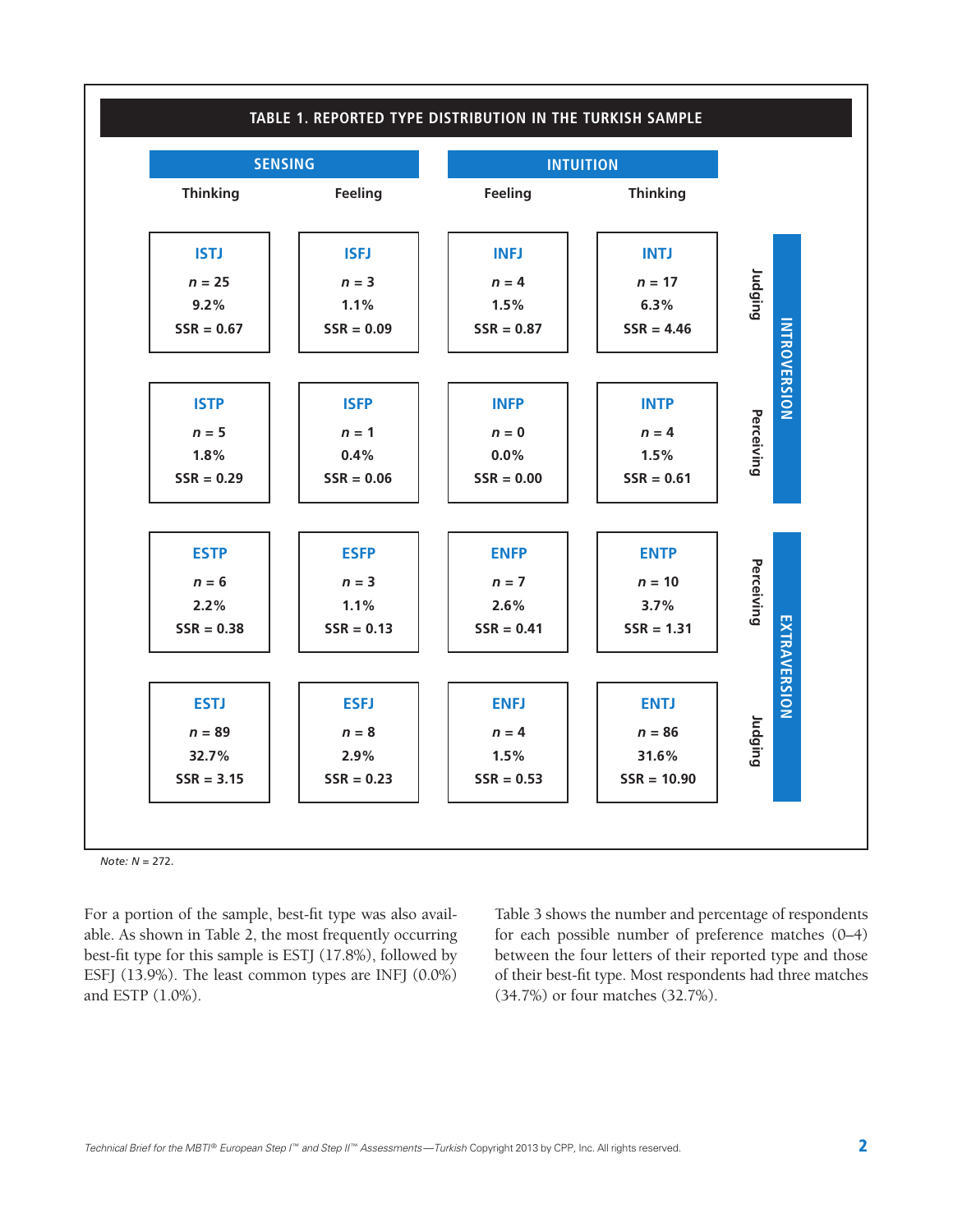

*Note: N* = 101.

| TABLE 3. PREFERENCE MATCHES BETWEEN REPORTED AND BEST-FIT TYPE |                              |                            |  |  |  |
|----------------------------------------------------------------|------------------------------|----------------------------|--|--|--|
| <b>Number of Preference Matches</b>                            | <b>Number of Respondents</b> | <b>Percentage of Total</b> |  |  |  |
| 4                                                              | 33                           | 32.7                       |  |  |  |
|                                                                | 35                           | 34.7                       |  |  |  |
|                                                                | 26                           | 25.7                       |  |  |  |
|                                                                | 6                            | 5.9                        |  |  |  |
|                                                                |                              | l .O                       |  |  |  |
|                                                                |                              |                            |  |  |  |

*Note: N* = 101.

Technical Brief for the MBTI® European Step I™ and Step II™ Assessments—Turkish Copyright 2013 by CPP, Inc. All rights reserved.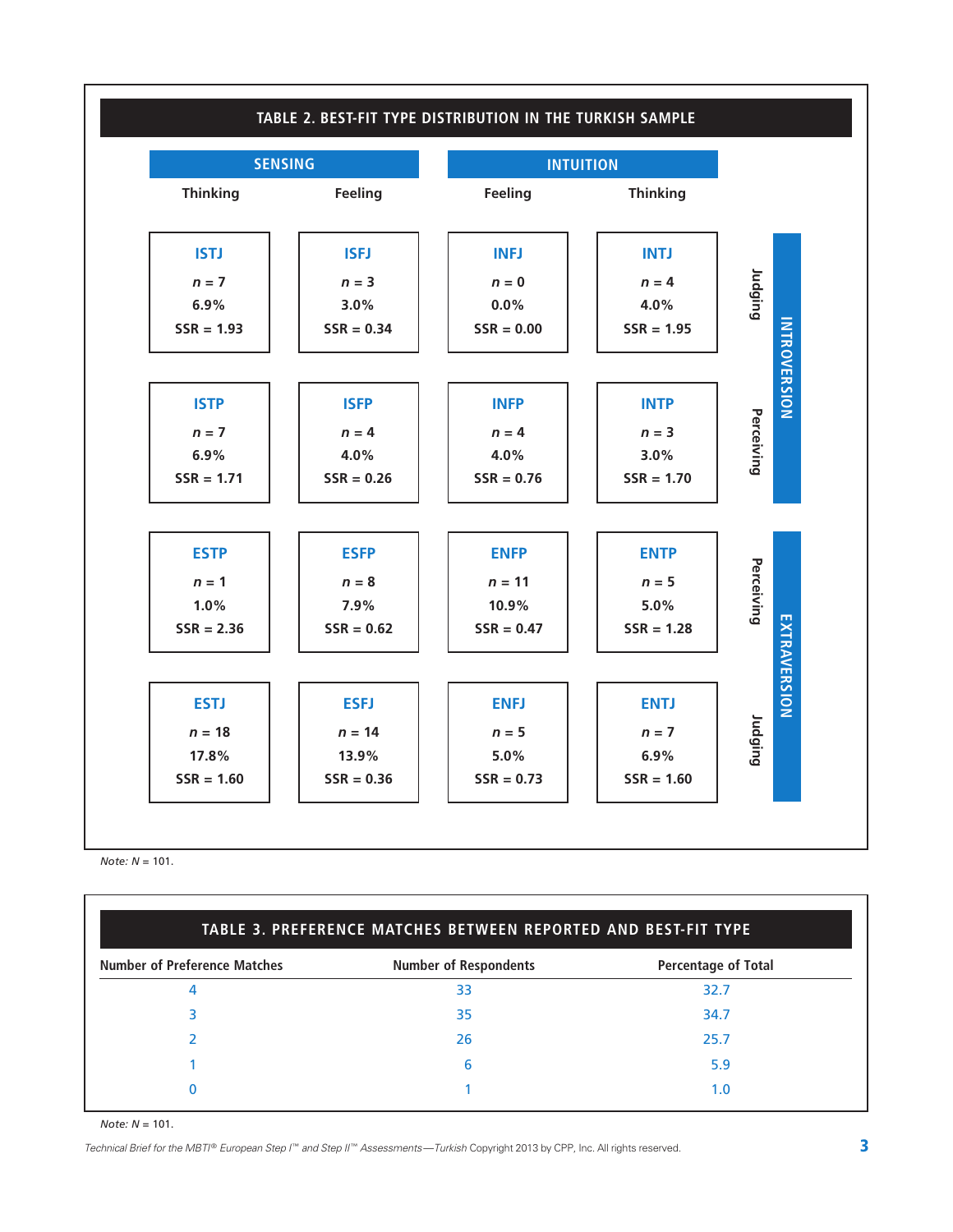|                         | AND THE U.K. NATIONAL REPRESENTATIVE SAMPLE |                                      |       |                                                      |  |  |  |
|-------------------------|---------------------------------------------|--------------------------------------|-------|------------------------------------------------------|--|--|--|
|                         |                                             | <b>Turkish Sample</b><br>$(N = 169)$ |       | U.K. National Representative Sample<br>$(N = 1,634)$ |  |  |  |
| Preference              | n                                           | $\frac{0}{0}$                        | n     | $\frac{0}{0}$                                        |  |  |  |
| <b>Extraversion (E)</b> | 213                                         | 78.3                                 | 854   | 52.6                                                 |  |  |  |
| Introversion (I)        | 59                                          | 21.7                                 | 780   | 47.4                                                 |  |  |  |
| Sensing (S)             | 140                                         | 51.5                                 | 1,250 | 76.5                                                 |  |  |  |
| Intuition (N)           | 132                                         | 48.5                                 | 384   | 23.5                                                 |  |  |  |
| Thinking (T)            | 242                                         | 89.0                                 | 750   | 45.9                                                 |  |  |  |
| Feeling (F)             | 30                                          | 11.0                                 | 884   | 54.1                                                 |  |  |  |
| Judging (J)             | 236                                         | 86.8                                 | 952   | 58.3                                                 |  |  |  |
| Perceiving (P)          | 36                                          | 13.2                                 | 682   | 41.7                                                 |  |  |  |
|                         |                                             |                                      |       |                                                      |  |  |  |

**TABLE 4. PREFERENCE DISTRIBUTIONS FOR THE TURKISH SAMPLE**

*Note:* Source for the U.K. National Representative Sample is Kendall (1998).

#### **TABLE 5. DICHOTOMY INTERNAL CONSISTENCY RELIABILITIES FOR THE TURKISH SAMPLE AND THE U.K. NATIONAL REPRESENTATIVE SAMPLE**

|           | <b>Turkish Sample</b> | U.K. National Representative Sample<br><b>Cronbach's Alpha</b> |  |  |
|-----------|-----------------------|----------------------------------------------------------------|--|--|
| Dichotomy | Cronbach's Alpha      |                                                                |  |  |
| E-I       | .84                   | .84                                                            |  |  |
| $S-N$     | .71                   | .80                                                            |  |  |
| $T-F$     | .74                   | .81                                                            |  |  |
| $J-P$     | .79                   | .82                                                            |  |  |
|           |                       |                                                                |  |  |

*Note:* Source for the U.K. National Representative Sample is Kendall (1998).

Table 4 shows the number and percentage of respondents for each reported type preference. Also included for reference are the number and percentage of respondents for each preference in the U.K. National Representative Sample (Kendall, 1998).

### **RELIABILITY OF THE STEP I™ PREFERENCES**

The internal consistency reliabilities (Cronbach's alphas) for the Turkish sample and the U.K. National Representative Sample are reported in Table 5. The reliabilities of the four dichotomies are good for the Turkish sample, and are very similar to those reported in the *MBTI*® *Step I*™ *Manual Supplement,* European English edition (Kendall, 1998).

#### **PREDICTION RATIOS**

Prediction ratios measure the likelihood that a person choosing a certain response to an MBTI item will in fact have the preference indicated by that response (Myers et al., 1998). Prediction ratios for the Turkish sample are reported in Table 6.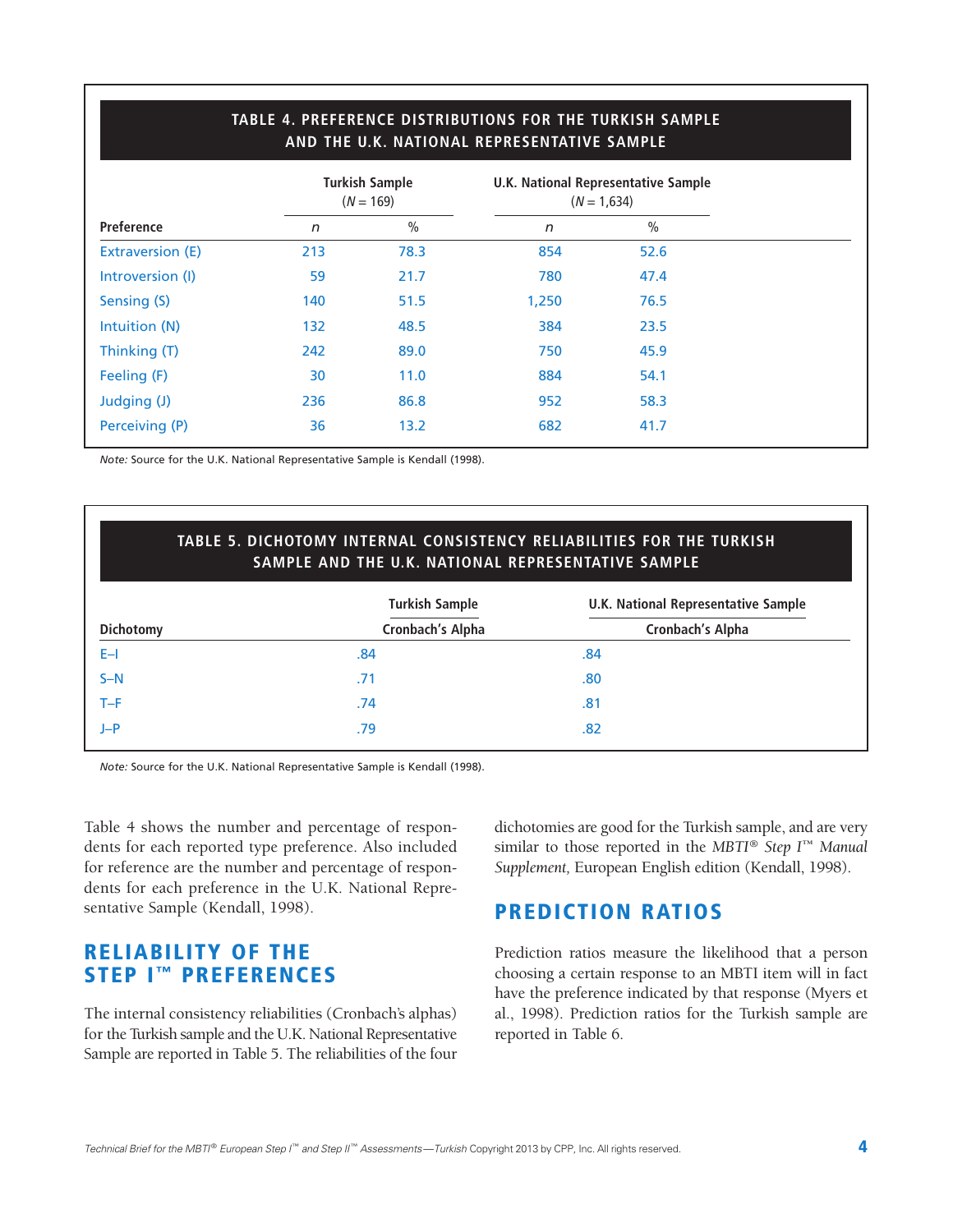|                  | TABLE 6. PREDICTION RATIOS FOR THE TURKISH SAMPLE |                                        |                  |                                        |                                        |  |  |
|------------------|---------------------------------------------------|----------------------------------------|------------------|----------------------------------------|----------------------------------------|--|--|
| <b>Item Code</b> | <b>ESTJ</b><br><b>Prediction Ratio</b>            | <b>INFP</b><br><b>Prediction Ratio</b> | <b>Item Code</b> | <b>ESTJ</b><br><b>Prediction Ratio</b> | <b>INFP</b><br><b>Prediction Ratio</b> |  |  |
| EI1              | .60                                               | .65                                    | <b>SN13</b>      | .73                                    | .58                                    |  |  |
| EI <sub>2</sub>  | .74                                               | .87                                    | <b>SN14</b>      | .61                                    | .70                                    |  |  |
| E <sub>13</sub>  | .70                                               | .97                                    | <b>SN15</b>      | .70                                    | .62                                    |  |  |
| E <sub>14</sub>  | .89                                               | .62                                    | <b>SN16</b>      | .67                                    | .57                                    |  |  |
| E <sub>15</sub>  | .88                                               | .66                                    | <b>SN17</b>      | .53                                    | .69                                    |  |  |
| EI6              | .54                                               | .55                                    | <b>SN18</b>      | .53                                    | .51                                    |  |  |
| EI7              | .71                                               | .70                                    | <b>SN19</b>      | .71                                    | .62                                    |  |  |
| EI8              | .59                                               | .67                                    | TF <sub>1</sub>  | .77                                    | .52                                    |  |  |
| E <sub>19</sub>  | .57                                               | .69                                    | TF <sub>2</sub>  | .69                                    | .83                                    |  |  |
| <b>EI10</b>      | .54                                               | .70                                    | TF3              | .76                                    | .76                                    |  |  |
| EI11             | .77                                               | .82                                    | TF4              | .64                                    | .60                                    |  |  |
| <b>EI12</b>      | .69                                               | .72                                    | TF <sub>5</sub>  | .93                                    | .64                                    |  |  |
| <b>EI13</b>      | .74                                               | .87                                    | TF <sub>6</sub>  | .57                                    | .72                                    |  |  |
| EI14             | .71                                               | .70                                    | TF7              | .69                                    | .57                                    |  |  |
| <b>EI15</b>      | .63                                               | .71                                    | TF <sub>8</sub>  | .63                                    | .56                                    |  |  |
| <b>EI16</b>      | .68                                               | .79                                    | TF <sub>9</sub>  | .81                                    | .75                                    |  |  |
| <b>EI17</b>      | .81                                               | .90                                    | <b>TF10</b>      | .63                                    | .90                                    |  |  |
| <b>EI18</b>      | .81                                               | .72                                    | <b>TF11</b>      | .62                                    | .72                                    |  |  |
| <b>EI19</b>      | .67                                               | .72                                    | <b>TF12</b>      | .67                                    | .83                                    |  |  |
| <b>EI20</b>      | .82                                               | .79                                    | <b>TF13</b>      | .78                                    | .81                                    |  |  |
| EI21             | .55                                               | .58                                    | <b>TF14</b>      | .77                                    | .58                                    |  |  |
| <b>EI22</b>      | .77                                               | .62                                    | <b>TF15</b>      | .82                                    | .78                                    |  |  |
| <b>EI23</b>      | .71                                               | .64                                    | <b>TF16</b>      | .54                                    | .54                                    |  |  |
| <b>EI24</b>      | .70                                               | .89                                    | <b>TF17</b>      | .70                                    | .64                                    |  |  |
| <b>EI25</b>      | .61                                               | .83                                    | <b>TF18</b>      | 1.00                                   | .53                                    |  |  |
| SN <sub>1</sub>  | .81                                               | .68                                    | <b>TF19</b>      | .64                                    | .90                                    |  |  |
| SN <sub>2</sub>  | .64                                               | .57                                    | <b>TF20</b>      | .59                                    | .76                                    |  |  |
| SN <sub>3</sub>  | .53                                               | .61                                    | <b>TF21</b>      | .87                                    | .72                                    |  |  |
| <b>SN4</b>       | .60                                               | .73                                    | <b>TF22</b>      | .67                                    | .71                                    |  |  |
| SN <sub>5</sub>  | .77                                               | .64                                    | <b>TF23</b>      | .66                                    | .73                                    |  |  |
| <b>SN6</b>       | .80                                               | .62                                    | <b>TF24</b>      | .71                                    | .54                                    |  |  |
| SN <sub>7</sub>  | .64                                               | .65                                    | JP1              | .72                                    | .88                                    |  |  |
| SN <sub>8</sub>  | .74                                               | .73                                    | JP <sub>2</sub>  | .56                                    | .56                                    |  |  |
| SN <sub>9</sub>  | .55                                               | .82                                    | JP3              | .69                                    | .72                                    |  |  |
| <b>SN10</b>      | .58                                               | .84                                    | JP4              | .60                                    | .78                                    |  |  |
| <b>SN11</b>      | .79                                               | .70                                    | JP5              | .76                                    | .78                                    |  |  |
| <b>SN12</b>      | .70                                               | .70                                    | JP <sub>6</sub>  | .83                                    | .73                                    |  |  |

*Technical Brief for the MBTI* ® *European Step <sup>I</sup>*™ *and Step II*™ *Assessments*—*Turkish* Copyright <sup>2013</sup> by CPP, Inc. All rights reserved. **5**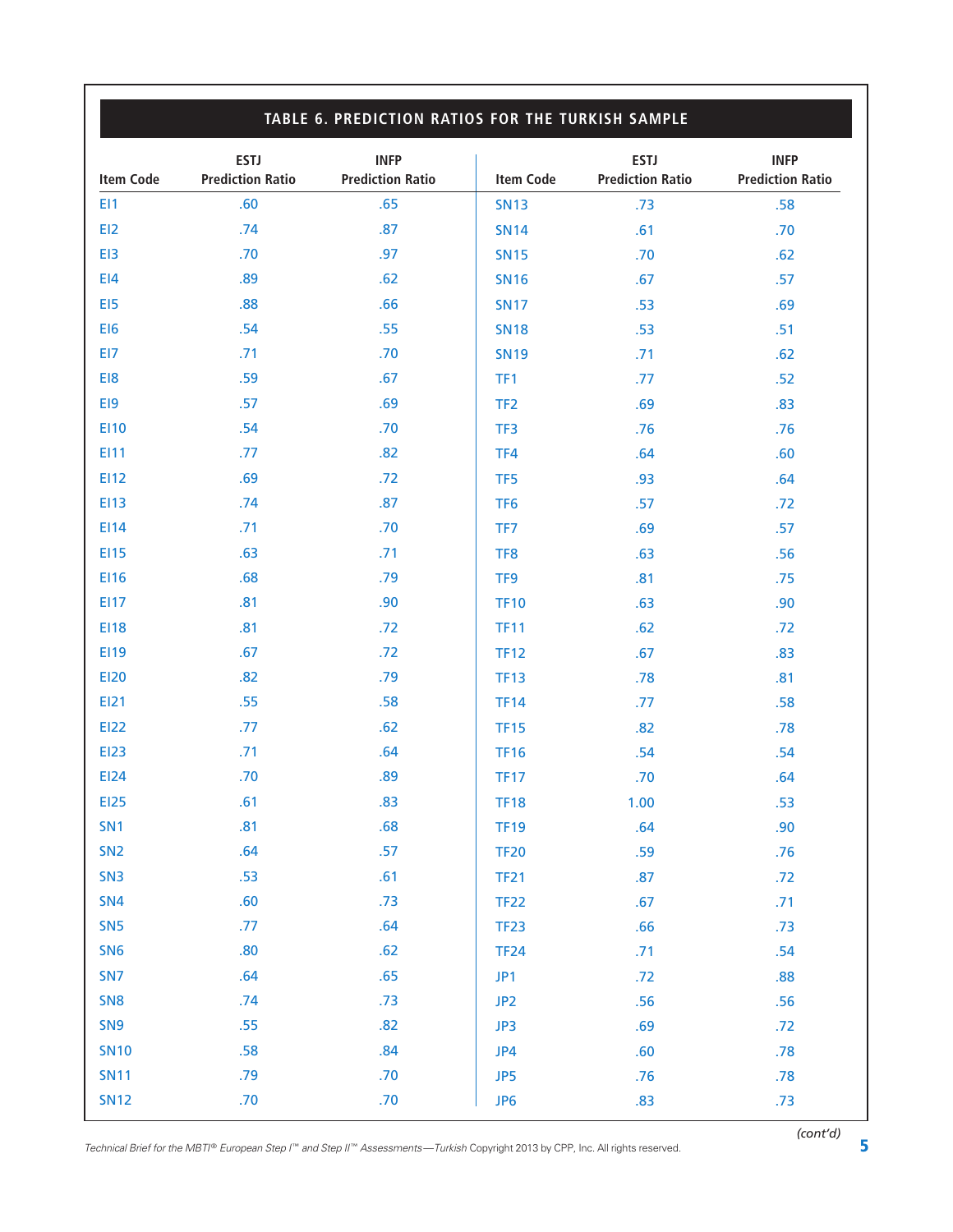| <b>Item Code</b> | <b>ESTJ</b><br><b>Prediction Ratio</b> | <b>INFP</b><br><b>Prediction Ratio</b> | <b>Item Code</b> | <b>ESTJ</b><br><b>Prediction Ratio</b> | <b>INFP</b><br><b>Prediction Ratio</b> |
|------------------|----------------------------------------|----------------------------------------|------------------|----------------------------------------|----------------------------------------|
| JP7              | .69                                    | .88                                    | <b>JP14</b>      | .62                                    | .98                                    |
| JP8              | .58                                    | .93                                    | <b>JP15</b>      | .67                                    | .92                                    |
| JP9              | .73                                    | .88                                    | <b>JP16</b>      | .76                                    | .65                                    |
| <b>JP10</b>      | .59                                    | .55                                    | <b>JP17</b>      | .77                                    | .75                                    |
| <b>JP11</b>      | .78                                    | .80                                    | <b>JP18</b>      | .71                                    | .69                                    |
| <b>JP12</b>      | .58                                    | .90                                    | <b>JP19</b>      | .72                                    | .87                                    |
| <b>JP13</b>      | .73                                    | .82                                    |                  |                                        |                                        |

## **FACTOR ANALYSIS**

Several studies have conducted confirmatory factor analyses of the MBTI assessment to assess the validity of the factors of the MBTI assessment. They have indicated that a four-factor model, such as the one theorized and developed by Myers, is the most appropriate and offers the best fit (Harvey, Murry, & Stamoulis, 1995; Johnson & Saunders, 1990). A principal components exploratory factor analysis with varimax rotation was conducted using the item responses from the Turkish sample. The results are presented in Table 7. The shaded cells indicate that factor 1 is E–I, factor 2 is J–P, factor 3 is T–F, and factor 4 is S–N. The four-factor structure produced by this analysis shows that the Turkish MBTI European Step I items are measuring their intended constructs, the four dichotomies.

| TABLE 7. FACTOR ANALYSIS ROTATED COMPONENT<br><b>MATRIX FOR THE TURKISH SAMPLE</b> |                     |                     |                     |                            |                     |                     |                     |                     |                     |
|------------------------------------------------------------------------------------|---------------------|---------------------|---------------------|----------------------------|---------------------|---------------------|---------------------|---------------------|---------------------|
| <b>Item</b><br>Code                                                                | Factor 1<br>$(E-I)$ | Factor 2<br>$(J-P)$ | Factor 3<br>$(T-F)$ | <b>Factor 4</b><br>$(S-N)$ | <b>Item</b><br>Code | Factor 1<br>$(E-I)$ | Factor 2<br>$(J-P)$ | Factor 3<br>$(T-F)$ | Factor 4<br>$(S-N)$ |
| E <sub>11</sub>                                                                    | .31                 | .11                 | $-.27$              | .24                        | <b>EI14</b>         | .44                 | $-.06$              | $-.12$              | .04                 |
| EI <sub>2</sub>                                                                    | .66                 | .02                 | .01                 | $-.10$                     | <b>EI15</b>         | .46                 | $-.05$              | .11                 | .10                 |
| E <sub>13</sub>                                                                    | .65                 | .06                 | .03                 | .11                        | <b>EI16</b>         | .44                 | .14                 | .20                 | $-.14$              |
| E <sub>14</sub>                                                                    | .41                 | $-.04$              | $-.06$              | $-.14$                     | <b>EI17</b>         | .71                 | .14                 | .12                 | $-.03$              |
| E <sub>15</sub>                                                                    | .54                 | .11                 | .17                 | $-.02$                     | <b>EI18</b>         | .59                 | .04                 | .04                 | $-.08$              |
| EI <sub>6</sub>                                                                    | .19                 | $-.17$              | $-.05$              | .17                        | <b>EI19</b>         | .38                 | .06                 | $-.15$              | $-.03$              |
| EI7                                                                                | .37                 | .06                 | .00                 | .04                        | <b>EI20</b>         | .56                 | .02                 | .11                 | $-.11$              |
| EI8                                                                                | .31                 | .10                 | .15                 | $-.13$                     | EI21                | .22                 | .03                 | $-.19$              | .15                 |
| E <sub>19</sub>                                                                    | .37                 | $-.12$              | $-.02$              | .07                        | <b>EI22</b>         | .44                 | .10                 | $-.14$              | .17                 |
| <b>EI10</b>                                                                        | .18                 | .19                 | $-.16$              | .09                        | <b>EI23</b>         | .33                 | .02                 | .04                 | .12                 |
| E111                                                                               | .65                 | .08                 | $-.12$              | $-.22$                     | <b>EI24</b>         | .58                 | .16                 | $-.06$              | $-.18$              |
| <b>EI12</b>                                                                        | .42                 | .04                 | .14                 | $-.02$                     | <b>EI25</b>         | .42                 | .14                 | .31                 | .02                 |
| <b>EI13</b>                                                                        | .64                 | .17                 | $-.13$              | $-.15$                     |                     |                     |                     |                     |                     |

*(cont'd)*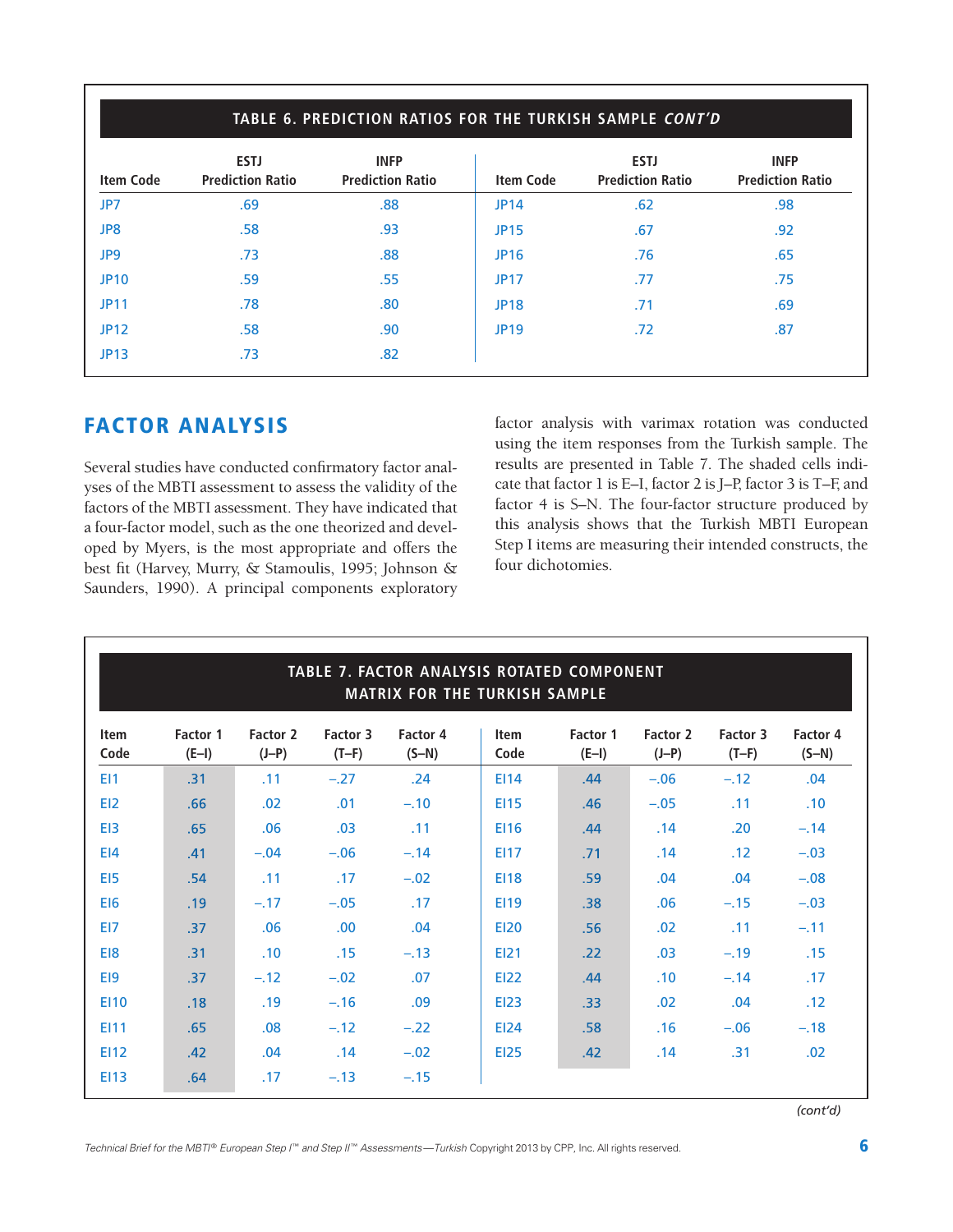| TABLE 7. FACTOR ANALYSIS ROTATED COMPONENT<br>MATRIX FOR THE TURKISH SAMPLE CONT'D |                     |                     |                     |                     |  |                     |                     |                     |                     |                     |
|------------------------------------------------------------------------------------|---------------------|---------------------|---------------------|---------------------|--|---------------------|---------------------|---------------------|---------------------|---------------------|
| <b>Item</b><br>Code                                                                | Factor 1<br>$(E-I)$ | Factor 2<br>$(J-P)$ | Factor 3<br>$(T-F)$ | Factor 4<br>$(S-N)$ |  | <b>Item</b><br>Code | Factor 1<br>$(E-I)$ | Factor 2<br>$(J-P)$ | Factor 3<br>$(T-F)$ | Factor 4<br>$(S-N)$ |
| SN <sub>1</sub>                                                                    | $-.08$              | .00                 | $-.07$              | .48                 |  | <b>TF13</b>         | .10                 | .12                 | .52                 | $-.05$              |
| SN <sub>2</sub>                                                                    | $-.07$              | .00                 | .02                 | .37                 |  | <b>TF14</b>         | $-.19$              | .10                 | .33                 | $-.14$              |
| SN <sub>3</sub>                                                                    | .14                 | .04                 | .09                 | .15                 |  | <b>TF15</b>         | .07                 | .12                 | .55                 | .18                 |
| SN <sub>4</sub>                                                                    | .02                 | .18                 | .20                 | .37                 |  | <b>TF16</b>         | $-.04$              | .20                 | .16                 | $-.35$              |
| SN <sub>5</sub>                                                                    | $-.02$              | .10                 | $-.11$              | .48                 |  | <b>TF17</b>         | $-.24$              | .14                 | .13                 | .13                 |
| SN <sub>6</sub>                                                                    | $-.22$              | .10                 | $-.12$              | .40                 |  | <b>TF18</b>         | $-.04$              | $-.07$              | .19                 | .05                 |
| SN <sub>7</sub>                                                                    | .11                 | .07                 | .07                 | .35                 |  | <b>TF19</b>         | $-.04$              | .34                 | .38                 | $-.10$              |
| SN <sub>8</sub>                                                                    | $-.06$              | .05                 | $-.09$              | .51                 |  | <b>TF20</b>         | .23                 | .09                 | .23                 | $-.07$              |
| SN <sub>9</sub>                                                                    | .12                 | .32                 | .24                 | .42                 |  | <b>TF21</b>         | $-.16$              | .06                 | .52                 | .08                 |
| <b>SN10</b>                                                                        | .05                 | .18                 | .10                 | .53                 |  | <b>TF22</b>         | .08                 | .07                 | .52                 | $-.23$              |
| <b>SN11</b>                                                                        | $-.13$              | .09                 | .02                 | .54                 |  | <b>TF23</b>         | $-.02$              | .20                 | .33                 | $-.06$              |
| <b>SN12</b>                                                                        | $-.05$              | .12                 | .07                 | .46                 |  | <b>TF24</b>         | $-.05$              | $-.15$              | .25                 | $-.04$              |
| <b>SN13</b>                                                                        | $-.22$              | $-.03$              | $-.44$              | .30                 |  | JP1                 | .03                 | .65                 | $-.02$              | $-.11$              |
| <b>SN14</b>                                                                        | .05                 | .20                 | $-.12$              | .48                 |  | JP <sub>2</sub>     | $-.17$              | .09                 | $-.09$              | .04                 |
| <b>SN15</b>                                                                        | .11                 | $-.19$              | $-.05$              | .40                 |  | JP3                 | .11                 | .31                 | $-.01$              | .22                 |
| <b>SN16</b>                                                                        | $-.14$              | $-.05$              | $-.10$              | .31                 |  | JP4                 | .09                 | .35                 | .06                 | $-.09$              |
| <b>SN17</b>                                                                        | .23                 | .11                 | $-.16$              | .20                 |  | JP5                 | .01                 | .55                 | .11                 | .07                 |
| <b>SN18</b>                                                                        | $-.32$              | $-.02$              | .19                 | $-.07$              |  | JP <sub>6</sub>     | .13                 | .46                 | $-.06$              | .05                 |
| <b>SN19</b>                                                                        | $-.05$              | $-.01$              | $-.42$              | .23                 |  | JP7                 | $-.04$              | .55                 | $-.06$              | $-.01$              |
| TF <sub>1</sub>                                                                    | $-.17$              | $-.14$              | .24                 | .19                 |  | JP8                 | $-.07$              | .58                 | .21                 | .03                 |
| TF <sub>2</sub>                                                                    | .06                 | .22                 | .45                 | .09                 |  | JP9                 | .17                 | .59                 | .03                 | .07                 |
| TF3                                                                                | .05                 | .23                 | .54                 | .00                 |  | <b>JP10</b>         | $-.28$              | .17                 | $-.06$              | .12                 |
| TF4                                                                                | $-.03$              | .00                 | .31                 | $-.05$              |  | <b>JP11</b>         | .08                 | .46                 | .10                 | .06                 |
| TF5                                                                                | .03                 | .12                 | .44                 | .06                 |  | <b>JP12</b>         | .05                 | .44                 | .22                 | .12                 |
| TF <sub>6</sub>                                                                    | .02                 | .34                 | .15                 | $-.14$              |  | <b>JP13</b>         | .01                 | .55                 | .04                 | .29                 |
| TF7                                                                                | .01                 | $-.09$              | .29                 | $-.06$              |  | <b>JP14</b>         | $-.01$              | .68                 | .10                 | .09                 |
| TF8                                                                                | $-.16$              | .09                 | .15                 | $-.04$              |  | <b>JP15</b>         | $-.04$              | .65                 | .07                 | .20                 |
| TF9                                                                                | .07                 | .18                 | .62                 | .01                 |  | <b>JP16</b>         | .08                 | .32                 | .09                 | .10                 |
| <b>TF10</b>                                                                        | .06                 | .27                 | .33                 | .19                 |  | <b>JP17</b>         | $-.12$              | .50                 | .11                 | .07                 |
| <b>TF11</b>                                                                        | .13                 | .01                 | .18                 | $-.23$              |  | <b>JP18</b>         | .02                 | .39                 | .10                 | .10                 |
| <b>TF12</b>                                                                        | .06                 | .19                 | .34                 | .14                 |  | <b>JP19</b>         | .07                 | .55                 | $-.14$              | $-.02$              |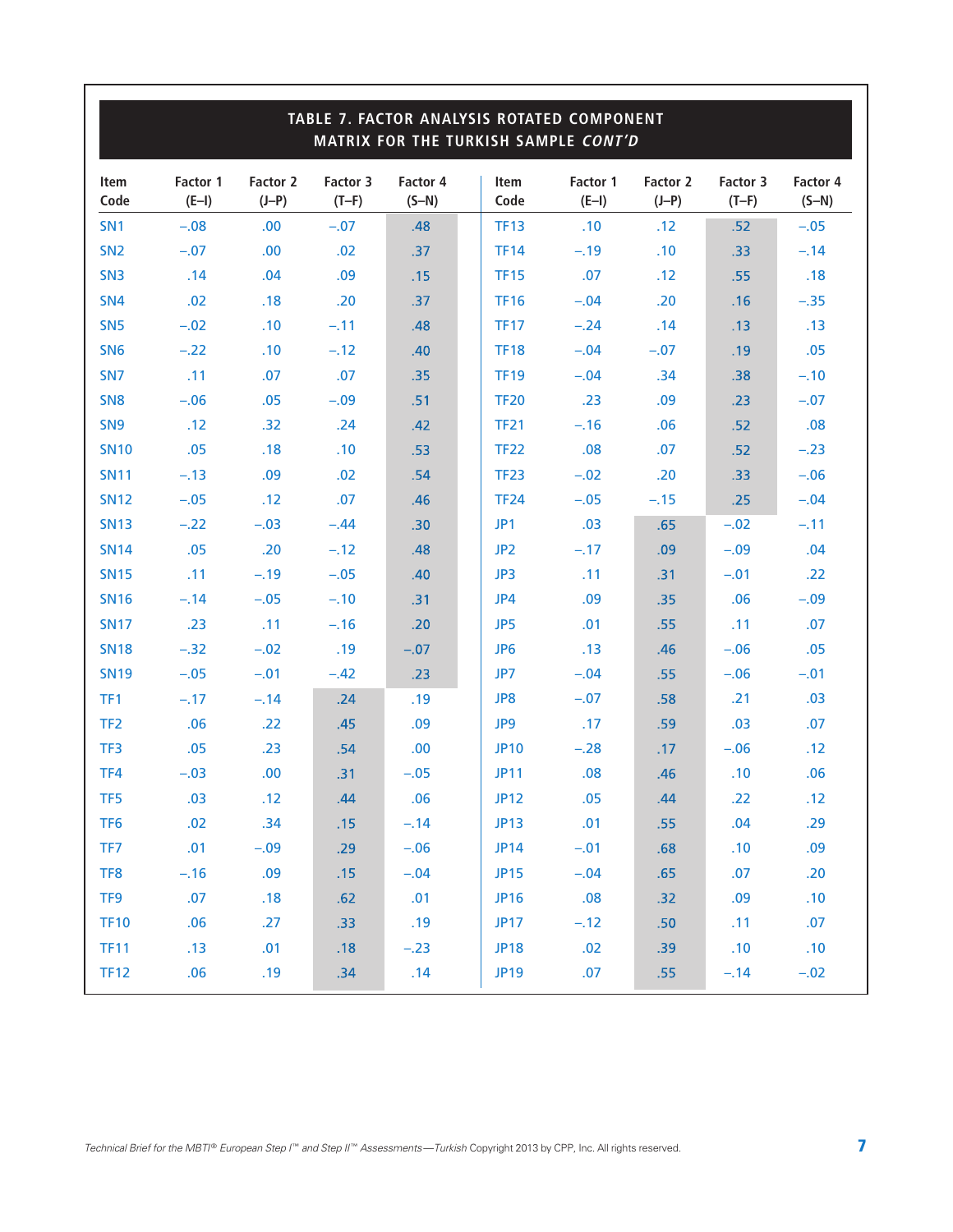|                                         | <b>Turkish Sample</b> | <b>U.K. National Representative Sample</b> |
|-----------------------------------------|-----------------------|--------------------------------------------|
| Step II <sup>™</sup> Facets             | Cronbach's Alpha      | Cronbach's Alpha                           |
| E-I Facets                              |                       |                                            |
| Initiating-Receiving                    | .83                   | .90                                        |
| <b>Expressive-Contained</b>             | .67                   | .84                                        |
| Gregarious-Intimate                     | .62                   | .77                                        |
| Active-Reflective                       | .71                   | .81                                        |
| Enthusiastic-Quiet                      | .75                   | .81                                        |
| <b>S-N Facets</b>                       |                       |                                            |
| Concrete-Abstract                       | .59                   | .83                                        |
| Realistic-Imaginative                   | .70                   | .82                                        |
| <b>Practical-Conceptual</b>             | .44                   | .64                                        |
| <b>Experiential-Theoretical</b>         | .60                   | .86                                        |
| <b>Traditional-Original</b>             | .66                   | .80                                        |
| T-F Facets                              |                       |                                            |
| Logical-Empathetic                      | .76                   | .87                                        |
| Reasonable-Compassionate                | .74                   | .82                                        |
| Questioning-Accommodating               | .50                   | .58                                        |
| <b>Critical-Accepting</b>               | .30                   | .61                                        |
| <b>Tough-Tender</b>                     | .57                   | .83                                        |
| J-P Facets                              |                       |                                            |
| Systematic-Casual                       | .79                   | .82                                        |
| Planful-Open-Ended                      | .72                   | .87                                        |
| <b>Early Starting-Pressure-Prompted</b> | .58                   | .80                                        |
| Scheduled-Spontaneous                   | .65                   | .85                                        |
| Methodical-Emergent                     | .58                   | .76                                        |

#### **TABLE 8. MBTI ® STEP II™ FACET INTERNAL CONSISTENCY RELIABILITIES FOR THE TURKISH SAMPLE AND THE U.K. NATIONAL REPRESENTATIVE SAMPLE**

*Note:* Source for the U.K. National Representative Sample is Quenk, Hammer, and Majors (2004).

## **RELIABILITY OF THE STEP II™ FACETS**

The MBTI European Step II assessment includes the 87 items that make up the MBTI European Step I assessment (measuring the four dichotomies E–I, S–N, T–F, and J–P) plus another 79 items that are used only to measure the Step II facets. For each of the four dichotomies there are five facets (see Table 8), yielding a total of 20 facets.

These facets help describe some of the ways in which each preference can be different for each individual to create a richer and more detailed description of an individual's behavior. The remaining analyses focus on the evaluation of the Step II facets.

Internal consistency reliabilities for each facet are reported in Table 8 for the Turkish sample and the U.K. National Representative Sample. The Turkish sample alphas range from .30 (Critical–Accepting) to .83 (Initiating–Receiving).